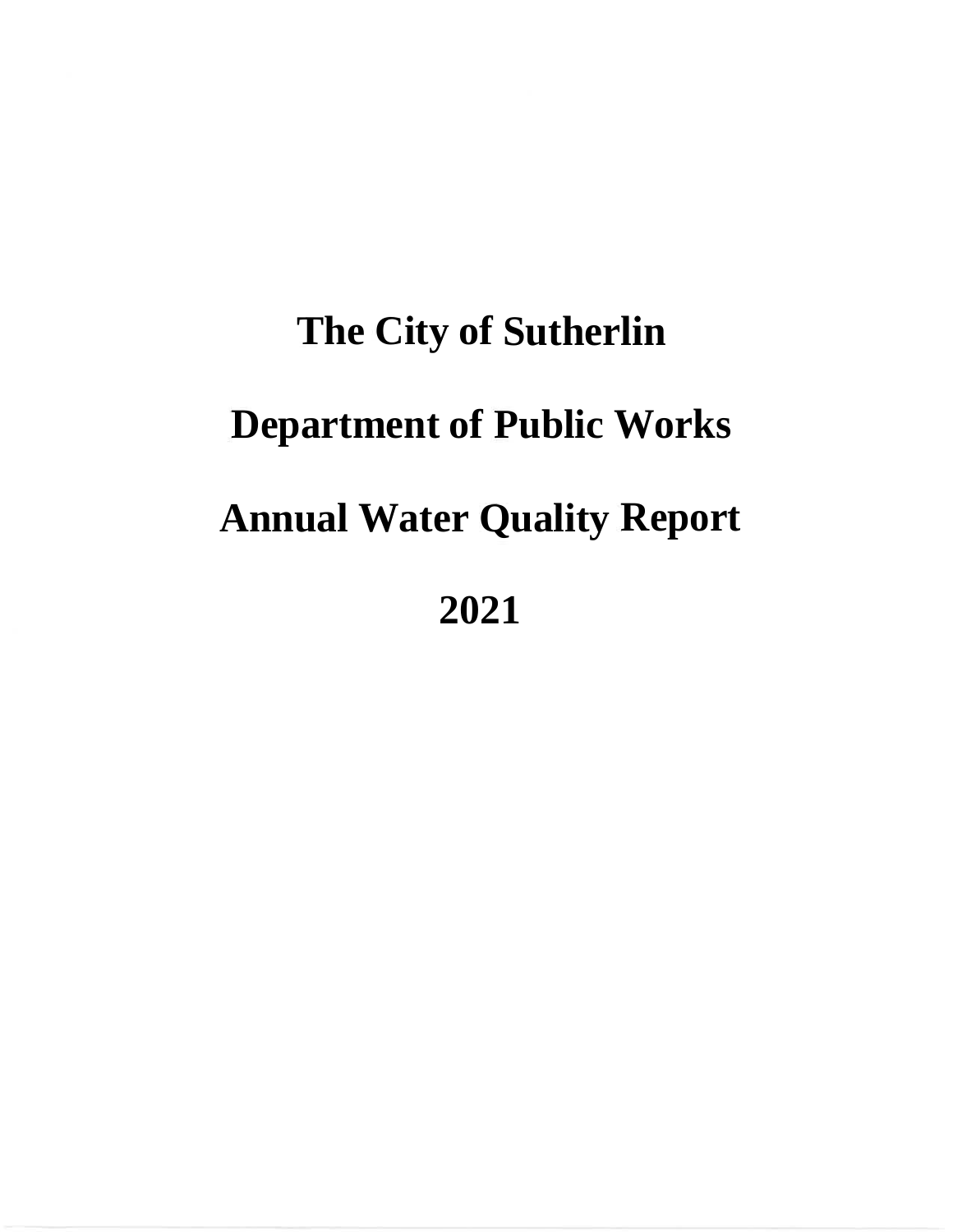

Nonpareil Water Plant

Interior of Nonpareil Water Plant





Oak Hills Reservoir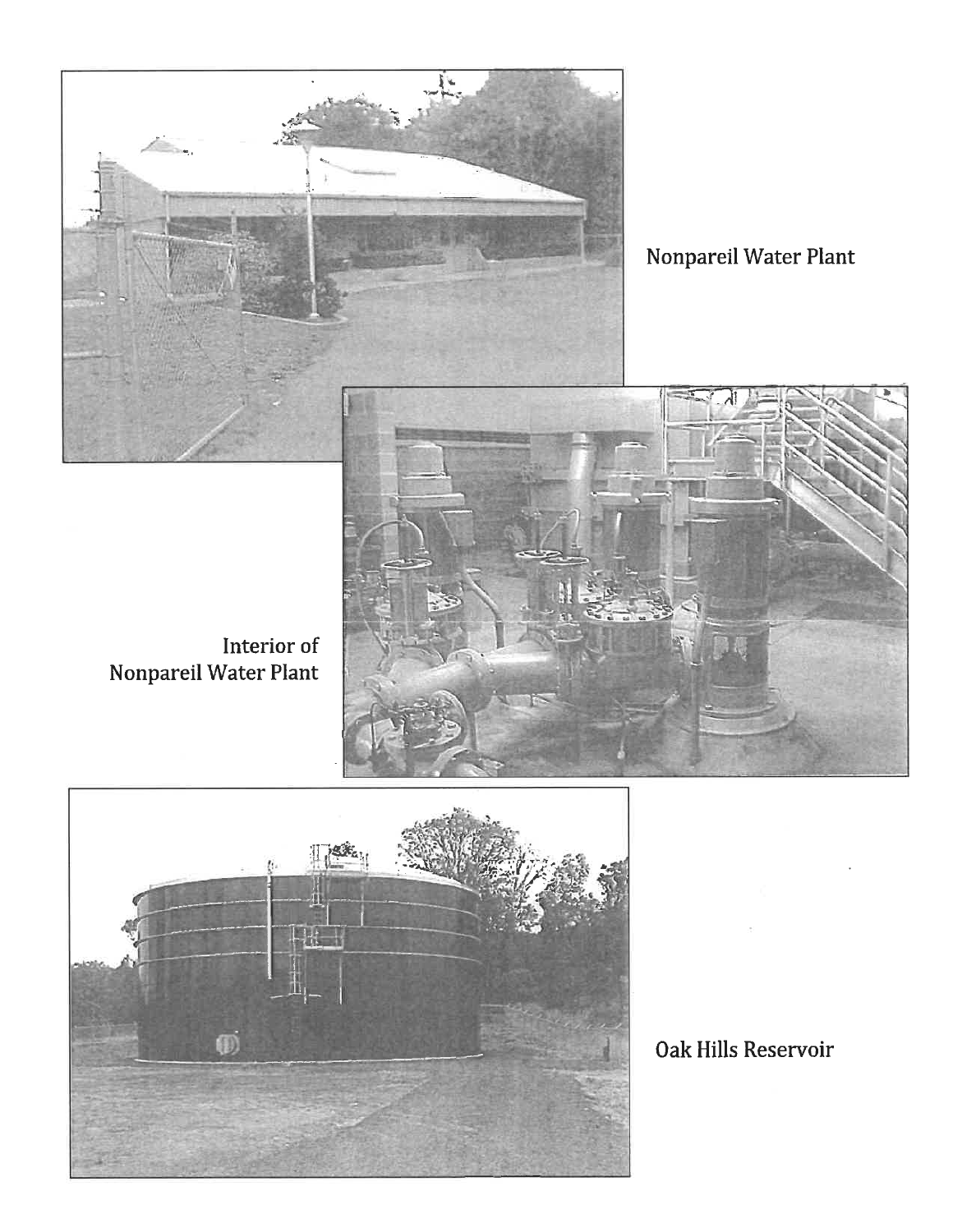#### *Water Quality Report For* The City of Sutherlin

We're pleased to present to you this year's Annual Water Quality Report. This report is designed to inform you about the quality of water and services we deliver to you every day. Our constant goal is to provide you with a safe and dependable supply of drinking water. We want you to understand the efforts we make to continually improve water treatment process and protect our water resources. We are committed to ensuring the quality of your water. Our primary water source is surface water from Calapooya Creek at Nonpareil, and our secondary water source is surface water from Cooper Creek reservoir.

The City of Sutherlin has a source water assessment on the Calapooya and the Cooper Creek water sheds. For Calapooya Creek, there have been 8 potential contaminant sources. These include rural homesteads, Red Rock road, grazing animals, non-irrigated crops, clear cuts, road density, stream crossing, and areas of slope instability. For the Cooper Creek water shed there have been 9 potential contaminant sources. These include managed forest lands, recreation areas (parks), large capacity septic systems, a storm water outfall and retention basin, an area of grazing animals, and a rural residential area. This provides a quick look at existing potential sources of contamination that could, if improperly managed or released, impact water quality in the watershed. We have a source water assessment plan available at our office that provides more information upon request.

We're pleased to report that our drinking water is safe and meets federal and state requirements. If you have any questions about this report or concerning your water utility, please contact Water Division Supervisor Alan Taylor at <sup>541</sup>-459-5768.We want our valued customers to be informed about their water utility. If you want to learn more, please attend any of our regularly scheduled City Council meetings. These meetings are held on the second and fourth Monday each month.

The City of Sutherlin routinely monitors for constituents in your drinking water according to Federal and State laws. This table shows the results of our monitoring for the period of to rederal and state laws. This table shows the results of our monitoring for the period of the state laws. This table shows the results of our monitoring for the period of reasonably expected to contain at least small amounts of some constituents. It's important to remember that the presence of these constituents does not necessarily pose a health risk.

In this table you will find many terms and abbreviations you might not be familiar with. To help you better understand these terms we've provided the following definitions:

*Non-Detects (ND)* - laboratory analysis indicates that the constituent is not present.

*Parts per million (ppm) or Milligrams per liter (mg/l)*- one part per million corresponds to one minute in two years or a single penny in \$10,000.

*Parts per billion (ppb) or Micrograms per liter -* one part per billion corresponds to one minute in 2,000 years, or a single penny in \$10,000,000.

*Parts per trillion (ppt) or Nanograms per liter (nanograms/l)*- one part per trillion correspondsto one minute in 2,000,000 years, or a single penny in \$10,000,000,000.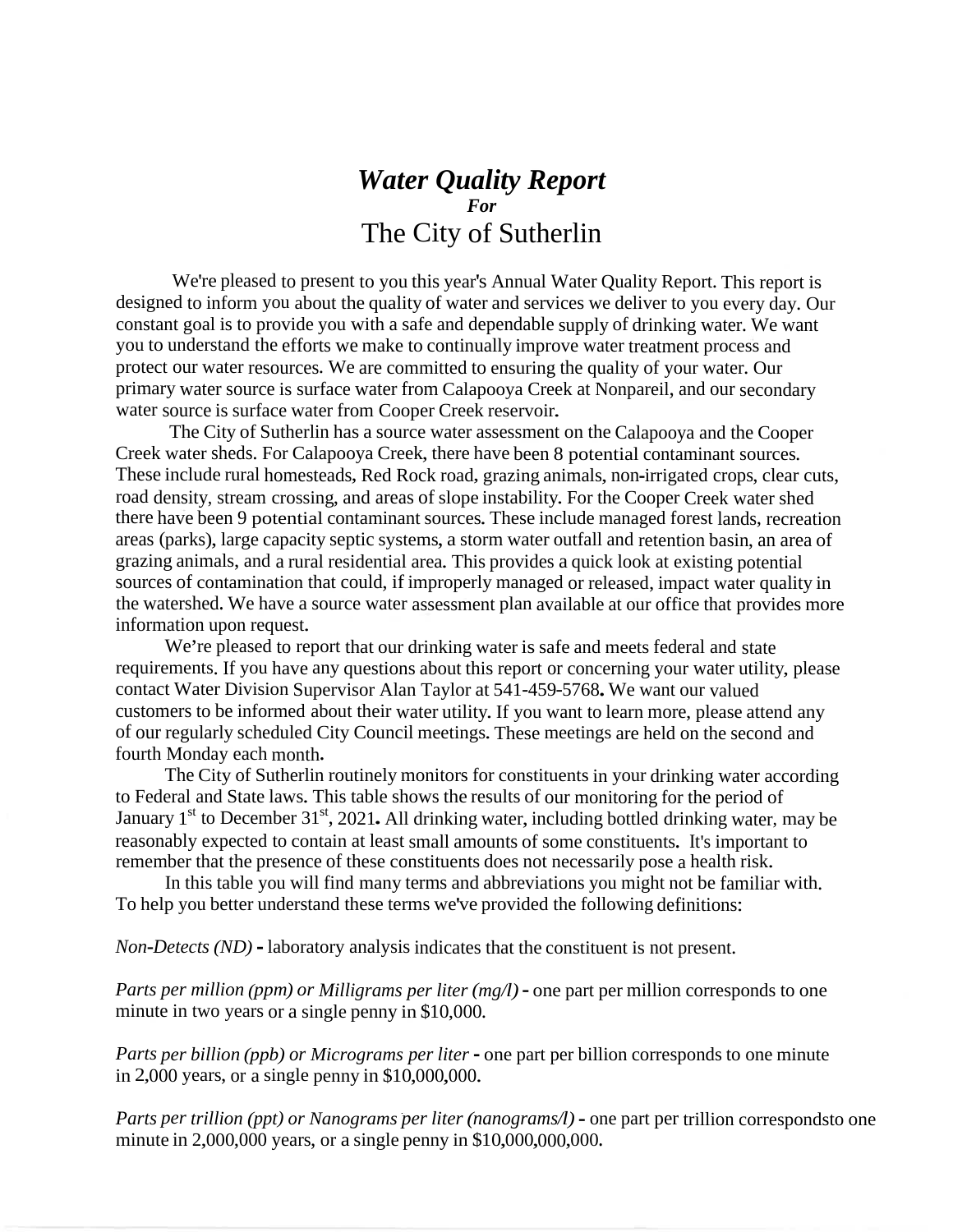*Parts per quadrillion (ppq) or Picograms per liter (picograms/l)* - one par<sup>t</sup> per quadrillion corresponds to one minute in <sup>2</sup>,000,000,000 years or one penny in \$10,000,000,000,000.

*Picocuries per liter (pCi/L)* - Picocuries per liter is <sup>a</sup> measure of the radioactivity in water.

*Millirems per year (mrem/yr) -* measure of radiation absorbed by the body.

*Million Fibers per Liter (MFL)* - million fibers per liter is <sup>a</sup> measure of the presence of asbestos fibers that are longer than 10 micrometers.

*Nephelometric Turbidity Unit (NTU) -* nephelometric turbidity unit is <sup>a</sup> measure of the clarity of water. Turbidity in excess of 5 NTU is just noticeable to the average person.

*Variances & Exemptions (V&E) -* State or EPA permission not to meet an MCL or <sup>a</sup> treatment technique under certain conditions.

*Action Level* - The concentration of <sup>a</sup> contaminant which, if exceeded, triggers treatment or other requirements which <sup>a</sup> water system must follow.

*Treatment Technique (TT) -* (mandatory language) <sup>A</sup> treatment technique is <sup>a</sup> required process intended to reduce the level of <sup>a</sup> contaminant in drinking water.

*Maximum Contaminant Level* - (mandatory language) The "Maximum Allowed" (MCL) is the highest level of <sup>a</sup> contaminant that is allowed in drinking water. MCLs are set as close to the MCLGs as feasible using the best available treatment technology.

*Maximum Contaminant Level Goal* - (mandatory language) The "Goal" (MCLG) is the level of <sup>a</sup> contaminant in drinking water below which there is no known or expected risk to health. MCLGs allow for <sup>a</sup> margin of safety.

| <b>TEST RESULTS</b>                                                        |                  |                    |                       |              |                                                                                                                                      |                                      |  |
|----------------------------------------------------------------------------|------------------|--------------------|-----------------------|--------------|--------------------------------------------------------------------------------------------------------------------------------------|--------------------------------------|--|
| Contaminant                                                                | Violation<br>Y/N | Level<br>Detected  | <b>Sample</b><br>Date | <b>MCLG</b>  | <b>MCL</b>                                                                                                                           | Likely Source of Contamination       |  |
| <b>Microbiological Contaminants</b>                                        |                  |                    |                       |              |                                                                                                                                      |                                      |  |
| 1. Total Coliform Bacteria                                                 | N                | <b>ND</b>          |                       | $\mathbf{0}$ | presence of<br>coliform bacteria<br>in 5% of monthly<br>samples                                                                      | Naturally present in the environment |  |
| 2. Fecal coliform and<br>E.coli                                            | N                | <b>ND</b>          |                       | $\Omega$     | a routine sample<br>and repeat<br>sample are total<br>coliform positive,<br>and one is also<br>fecal coliform or<br>E. coli positive | Human and animal fecal waste         |  |
| 3. Turbidity, all surface<br>water systems beginning<br>calendar year 2005 | N <sub>o</sub>   | 0.29<br><b>NTU</b> | $1 - 6 - 21$          | $\mathbf{0}$ | TT=1 NTU                                                                                                                             | Soil runoff                          |  |

#### **The following lab results are for the Calapooya surface water**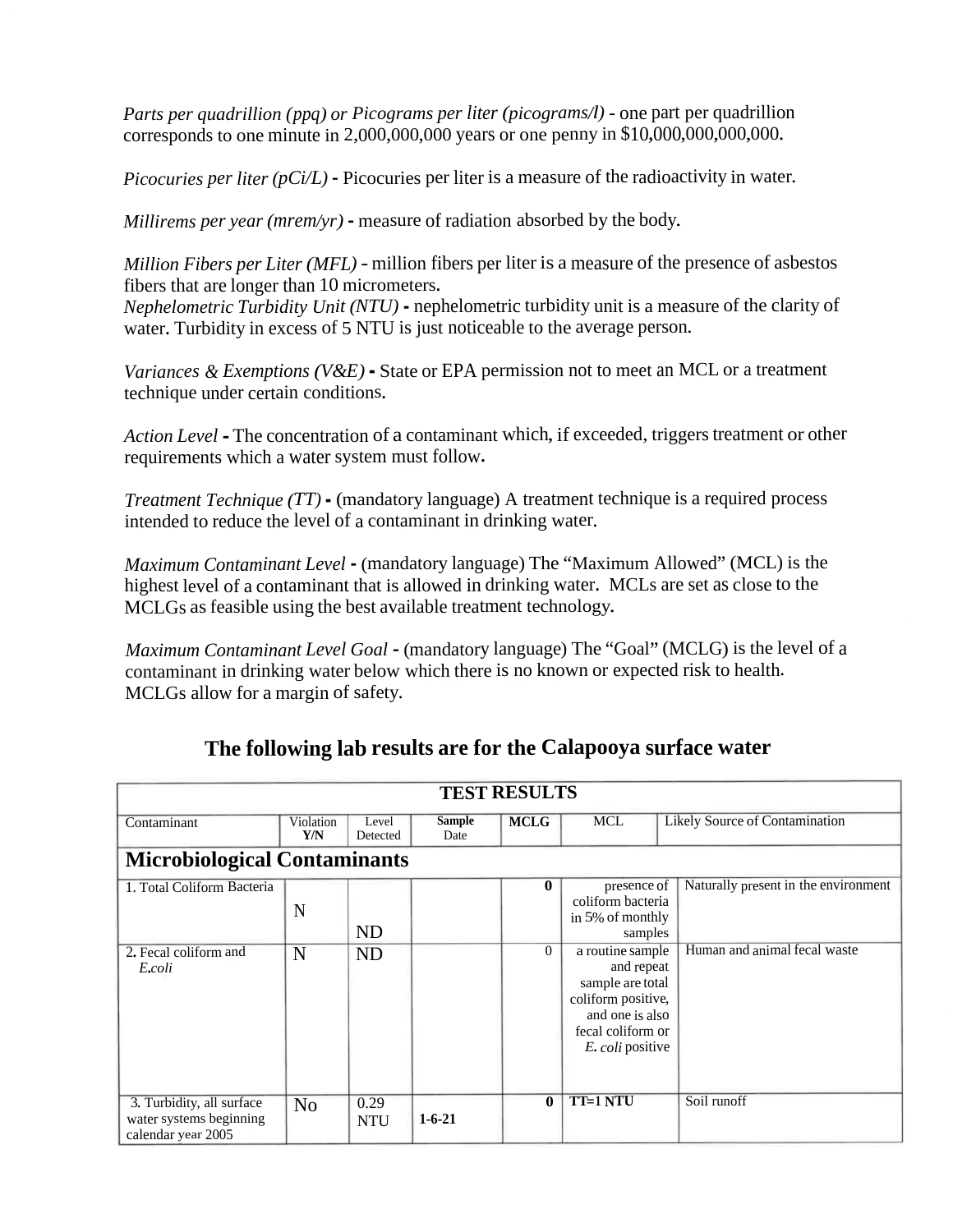| <b>Inorganic Contaminants</b>                                                |   |                                                   |     |          |             |                                                                                                              |  |  |
|------------------------------------------------------------------------------|---|---------------------------------------------------|-----|----------|-------------|--------------------------------------------------------------------------------------------------------------|--|--|
| 1. Copper                                                                    | N | Most<br>Recent<br>Data<br>$8-20-19$<br>0.549      | ppm | 1.3      | $AL=1.3$    | Corrosion of household plumbing<br>systems; erosion of natural deposits;<br>leaching from wood preservatives |  |  |
| 2. Lead                                                                      | N | <b>Most</b><br>Recent<br>Data<br>$8-20-19$<br>2.0 | ppb | $\Omega$ | $AL=15$     | Corrosion of household plumbing<br>systems, erosion of natural deposits                                      |  |  |
| <b>Disinfection Byproducts, Byproduct Precursors, Disinfectant Residuals</b> |   |                                                   |     |          |             |                                                                                                              |  |  |
| 1. Total<br>Trihalomethanes<br><b>TTHM</b>                                   | N | 25.8                                              | ppb | N/A      | 80.0        | Byproduct of drinking water<br>disinfection                                                                  |  |  |
| 2. Haloacetic Acids<br>(HAA)                                                 | N | 20.4                                              | ppb | N/A      | 60.0        | Byproduct of drinking water<br>disinfection                                                                  |  |  |
| 3. Total Organic Carbon<br>(TOC)                                             | N | 1.1                                               | ppm | N/A      | <b>NONE</b> | Naturally present in the<br>environment                                                                      |  |  |
| 4. Chlorine                                                                  | N | 1.8                                               | ppm | 4.0      | 4.0         | Water additive used to control<br>microbes                                                                   |  |  |

### **The following lab results are for the Cooper Creek surface water**

| <b>TEST RESULTS</b>                                                        |                  |                                              |                |                |                                                                                                                                      |                                                                                                              |  |  |
|----------------------------------------------------------------------------|------------------|----------------------------------------------|----------------|----------------|--------------------------------------------------------------------------------------------------------------------------------------|--------------------------------------------------------------------------------------------------------------|--|--|
| Contaminant                                                                | Violation<br>Y/N | Level<br>Detected                            | Sample<br>Date | <b>MCLG</b>    | <b>MCL</b>                                                                                                                           | Likely Source of Contamination                                                                               |  |  |
| <b>Microbiological Contaminants</b>                                        |                  |                                              |                |                |                                                                                                                                      |                                                                                                              |  |  |
| 1. Total Coliform Bacteria                                                 | N                | <b>ND</b>                                    |                | $\Omega$       | presence of<br>coliform bacteria<br>in 5% of monthly<br>samples                                                                      | Naturally present in the environment                                                                         |  |  |
| 2. Fecal coliform and<br>E.coli                                            | N                | N <sub>D</sub>                               |                | $\Omega$       | a routine sample<br>and repeat<br>sample are total<br>coliform positive,<br>and one is also<br>fecal coliform or<br>E. coli positive | Human and animal fecal waste                                                                                 |  |  |
| 3. Turbidity, all surface<br>water systems beginning<br>calendar year 2005 | N <sub>o</sub>   | 0.24<br><b>NTU</b>                           | $6-19-21$      | $\overline{0}$ | TT=1 NTU                                                                                                                             | Soil runoff                                                                                                  |  |  |
| <b>Inorganic Contaminants</b>                                              |                  |                                              |                |                |                                                                                                                                      |                                                                                                              |  |  |
| 1. Copper                                                                  | N                | Most<br>Recent<br>Data<br>$8-20-19$<br>0.549 | ppm            | 1.3            | $AL=1.3$                                                                                                                             | Corrosion of household plumbing<br>systems; erosion of natural deposits;<br>leaching from wood preservatives |  |  |
| 2. Lead                                                                    | N                | Most                                         | ppb            | $\Omega$       | $AL=15$                                                                                                                              | Corrosion of household plumbing<br>systems, erosion of natural deposits                                      |  |  |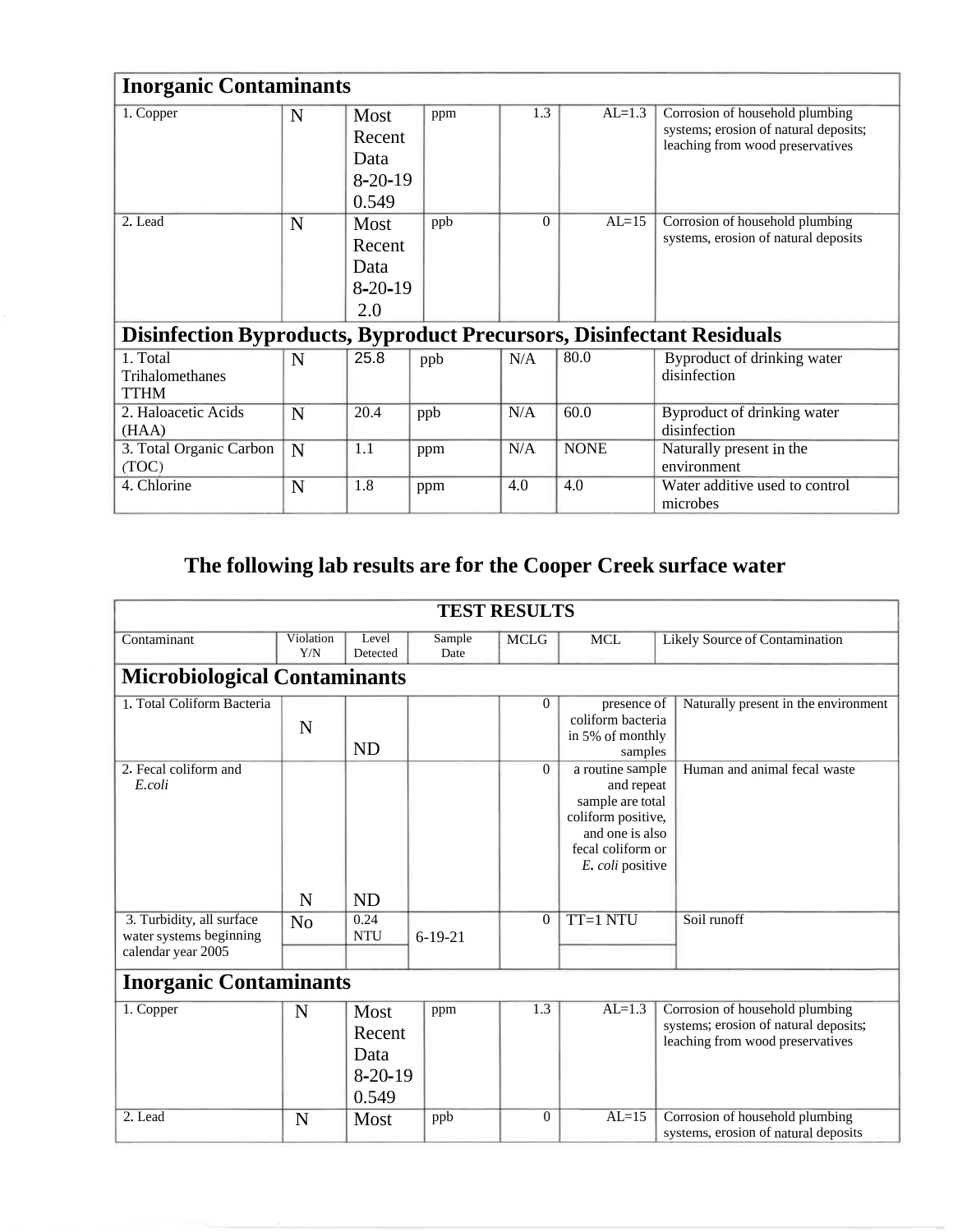|                                                                                  |   | Recent    |     |     |             |                                |  |
|----------------------------------------------------------------------------------|---|-----------|-----|-----|-------------|--------------------------------|--|
|                                                                                  |   | Data      |     |     |             |                                |  |
|                                                                                  |   | $8-20-19$ |     |     |             |                                |  |
|                                                                                  |   | 2.0       |     |     |             |                                |  |
| <b>Disinfection Byproducts, Byproduct Precursors, and Disinfectant Residuals</b> |   |           |     |     |             |                                |  |
| 1. Total                                                                         | N | 34.9      | ppb | N/A | 80.0        | Byproduct of drinking          |  |
| Twindomethanes                                                                   |   |           |     |     |             | disinfection                   |  |
| (TTHM)                                                                           |   |           |     |     |             |                                |  |
| 2. Haloacetic Acids                                                              | N | 23.4      | ppb | N/A | 60.0        | Byproduct of drinking water    |  |
| (HAA)                                                                            |   |           |     |     |             | disinfection                   |  |
| 3. Total Organic Carbon                                                          | N | 2.4       | ppm | N/A | <b>NONE</b> | Naturally present in the       |  |
| (TOC)                                                                            |   |           |     |     |             | environment                    |  |
| 4. Chlorine                                                                      | N | 1.7       | ppm | 4.0 | 4.0         | Water additive used to control |  |
|                                                                                  |   |           |     |     |             | microbes                       |  |

If present, elevated levels of lead can cause serious health problems, especially for pregnant women and young children. Lead in drinking water is primarily from materials and components associated with service lines and home plumbing. The City of Sutherlin is responsible for providing high quality drinking water, but cannot control the variety of materials used in plumbing components. When your water has been sitting for several hours, you can minimize the potential for lead exposure by flushing your tap for 30 seconds to two minutes before using water for drinking or cooking. If you are concerned about lead in your water, you may wish to have your water tested. Information on lead in drinking water, testing methods, and steps you can take to minimize exposure is available from the Safe Drinking Water Hotline or at www.epa.gov/safewater/lead.

We're proud that your drinking water meets or exceeds all Federal and State requirements. We have learned through our monitoring and testing that some constituents have been detected. The EPA has determined that your water IS SAFE at these levels.

If you have any question or concerns please feel free to contact Alan Taylor, Utilities Supervisor at 541-459-5768.

All drinking water, including bottled water, may reasonably be expected to contain at least small amounts of some contaminants. The presence of contaminants does not necessarily indicate that the water poses a health risk. More information about contaminants and potential health effects can be obtained by calling the Environmental Protection Agency's Safe Drinking Water Hotline at 1-800-426-4791.

MCL's are set at very stringent levels. To understand possible health effects described for many regulated constituents, a person would have to drink 2 liters of water every day at the MCL level for a lifetime to have a one-in-a-million chance of having the described health effect.

Thank you for allowing us to continue providing your family with clean, quality water this year. In order to maintain a safe and dependable water supply we sometimes need to make improvements that will benefit all of our customers. These improvements are sometimes reflected as rate structure adjustments. Thank you for understanding.

Some people may be more vulnerable to contaminants in drinking water than the general population. Immuno-compromised persons such as persons with cancer undergoing chemotherapy, persons who have undergone organ transplants, people with HIV/AIDS or other immune system disorders, some elderly, and infants can be particularly at risk from infections. These people should seek advice about drinking water from their health care providers. EPA/CDC guidelines on appropriate means to lessen the risk of infection by Cryptosporidium (800-426-4791). and other microbiological contaminants are available from the Safe Drinking Water Hotline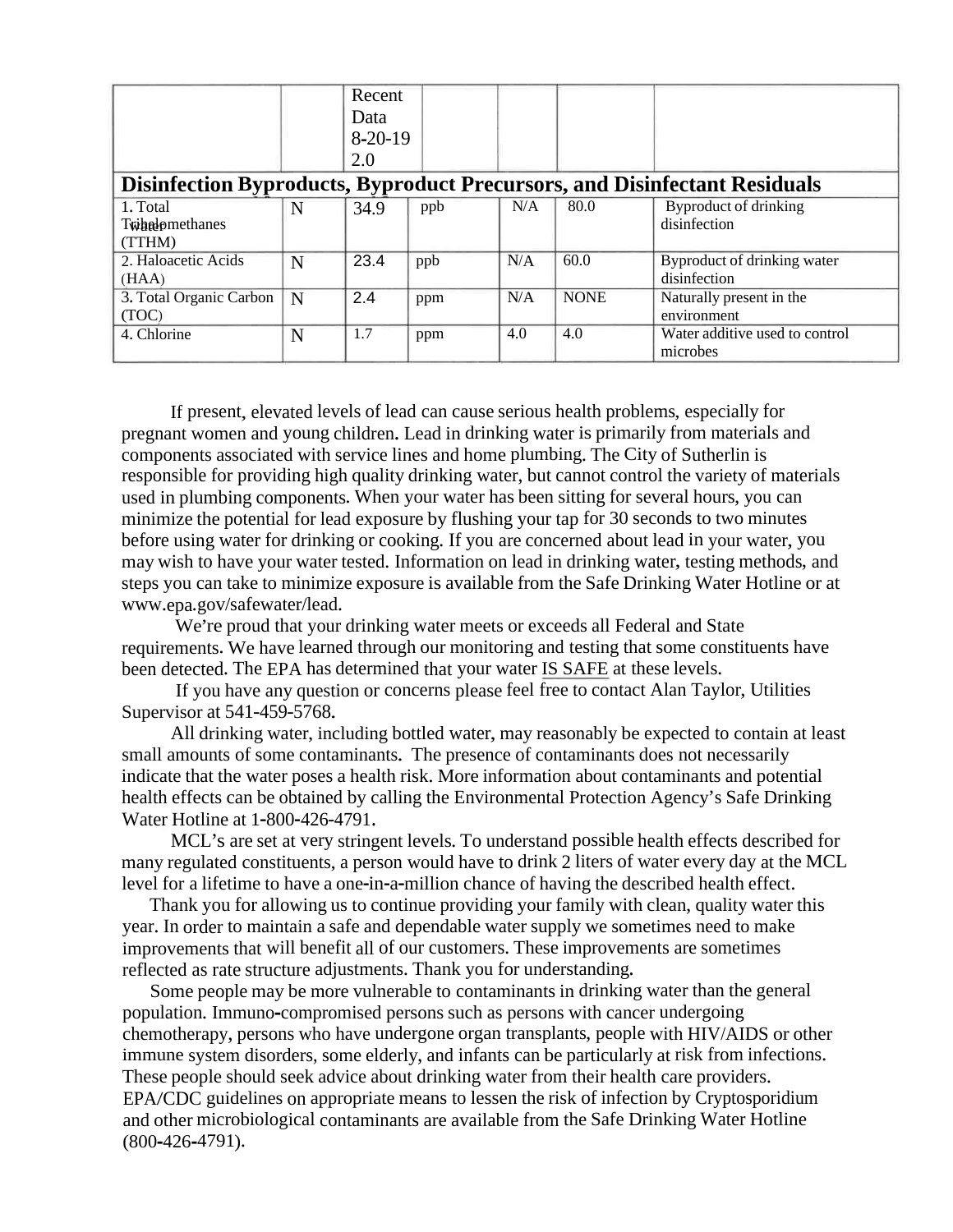If you have any questions please call Alan Taylor at 541-459-5768.

We at the City of Sutherlin work around the clock to provide top quality water to every tap. We ask that all our customers help us protect our water sources, which are the heart of our community, our way of life and our children's future.